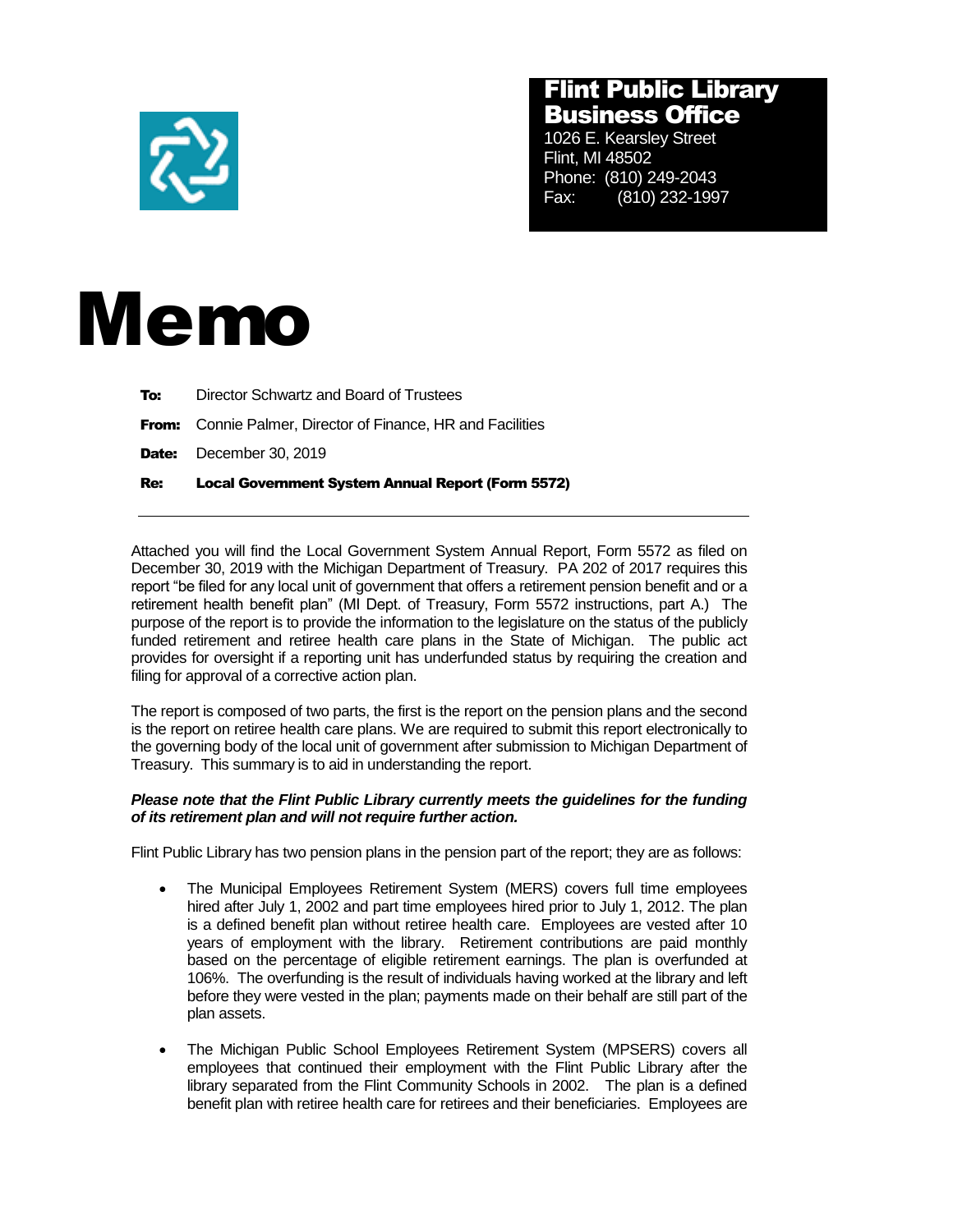vested after 10 years of service in a public school district, eligible district public library and eligible universities. The plan is part of the Office of Retirement Services within the State of Michigan and is governed by Public Act 300 of 1980 as amended by the state legislature and governor. The library currently has eight participants in this plan. The plan as a whole is underfunded; the libraries proportionate share of the underfunding is \$2,001,960 in liabilities as of September 30, 2018 or .00666% of the total plan. The stabilization payments received yearly are part of a funding solution to eliminating the underfunding by the year 2032.

The pension part of the report provides summary information on each plan and calculates as to whether there is an unfunded status for the plans as defined by PA202 of 2017. The calculation for the library includes the MERS plan, which is overfunded. The MPSERS plan, as a cost-sharing plan, is not included in the calculation.

The second part of the report is on retiree health care plans. The MPSERS plan provides for retiree health care, the MERS plan does not. The library's proportionate percentage of the unfunded portion of the MPSERS plan is \$447,020 in liabilities as of September 30, 2018 or .00562% of the total plan. Since the MPSERS plan is a cost-sharing plan, the underfunding is not calculated on the second part of the report.

If you have further questions, please email me at [cpalmer@fpl.info](mailto:cpalmer@fpl.info) and I will respond to all. Thank you.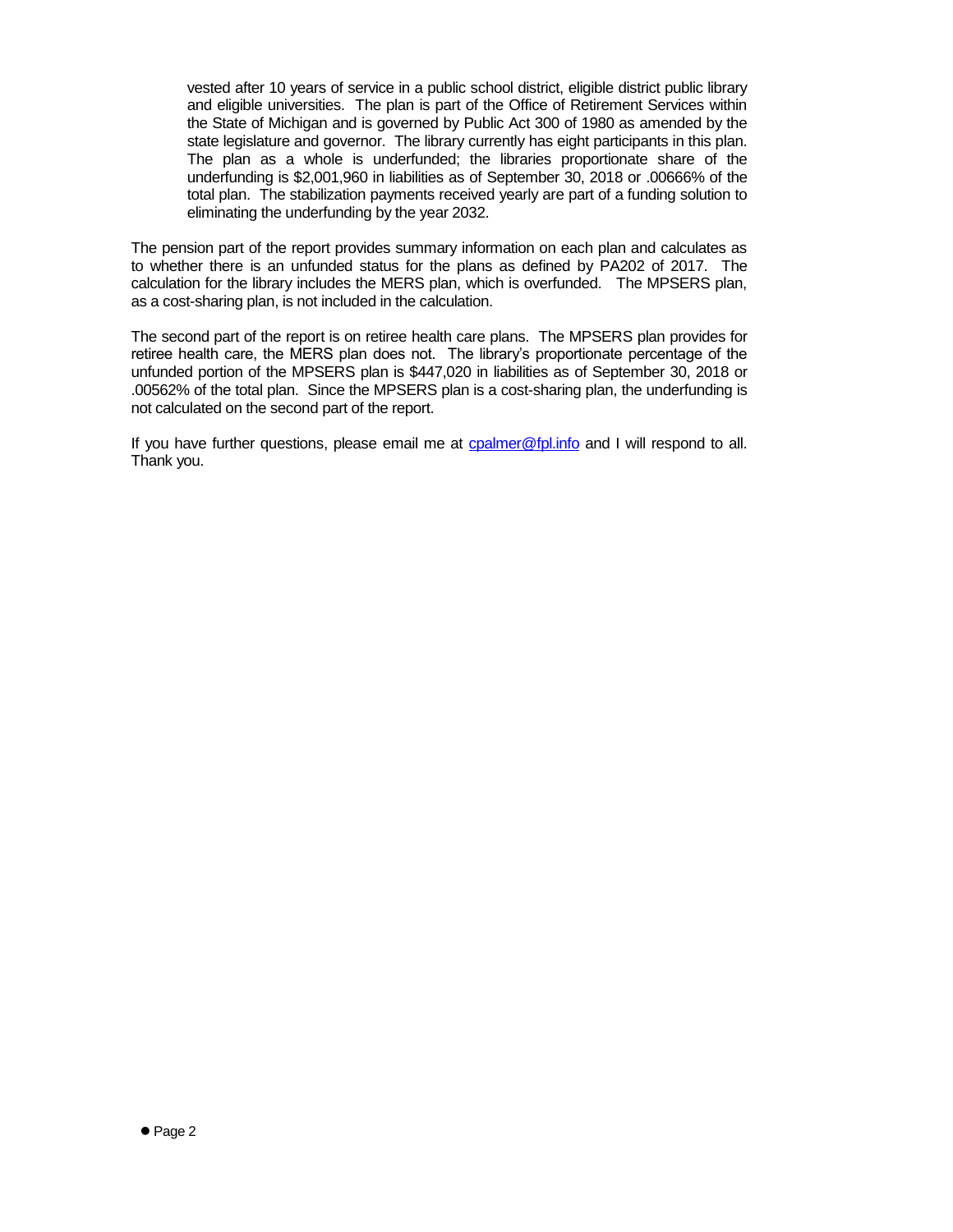## Michigan Department of TreasuryForm 5572 (2-19)

## **The Protecting Local Government Retirement and Benefits Act (PA 202 of 2017) & Public Act 530 of 2016 Pension Report**

| Enter Local Unit Name Flint Public Library                      |                                                                            | Instructions: For a list of detailed instructions on how to |
|-----------------------------------------------------------------|----------------------------------------------------------------------------|-------------------------------------------------------------|
| Enter Six-Digit Municode 258000                                 |                                                                            | complete and submit this form, visit                        |
| Unit Type Library                                               |                                                                            | michigan.gov/LocalRetirementReporting.                      |
| Fiscal Year End Month June                                      |                                                                            |                                                             |
| Fiscal Year (four-digit year only, e.g. 2019) 2019              |                                                                            |                                                             |
| Contact Name (Chief Administrative Officer) Kathryn L. Schwartz |                                                                            | Questions: For questions, please email                      |
|                                                                 | Title if not CAO Director of Library Services                              | LocalRetirementReporting@michigan.gov. Return this          |
| CAO (or designee) Email Address kschwartz@fpl.info              |                                                                            | original Excel file. Do not submit a scanned image or PDF.  |
| Contact Telephone Number 810-249-2038                           |                                                                            |                                                             |
|                                                                 |                                                                            |                                                             |
|                                                                 | Pension System Name (not division) 1 Michigan Employer's Retirement System | If your pension system is separated by divisions, you would |
|                                                                 | Michigan Public School Employee Retirement System                          | only enter one system. For example, one could have          |
| Pension System Name (not division) 2 Cost sharing plan          |                                                                            | different divisions of the same system for union and non-   |
| Pension System Name (not division) 3                            |                                                                            | union employees. However, these would be only one           |
| Pension System Name (not division) 4                            |                                                                            | system and should be reported as such on this form.         |
| Pension System Name (not division) 5                            |                                                                            |                                                             |

|                         | Line Descriptive Information                                                                       | <b>Source of Data</b>                                   | System 1                                        | System <sub>2</sub>                                  | System 3  | System 4 | System 5  |
|-------------------------|----------------------------------------------------------------------------------------------------|---------------------------------------------------------|-------------------------------------------------|------------------------------------------------------|-----------|----------|-----------|
|                         | Is this unit a primary unit (County, Township, City, Village)?                                     | Calculated                                              | NO.                                             | NO.                                                  | NO.       | NO.      | NO.       |
| $\overline{2}$          | Provide the name of your retirement pension system                                                 | Calculated from above                                   | Michigan Employer's<br><b>Retirement System</b> | Michigan Public School<br><b>Employee Retirement</b> |           |          |           |
| $\overline{\mathbf{3}}$ | <b>Financial Information</b>                                                                       |                                                         |                                                 |                                                      |           |          |           |
| 4                       | Enter retirement pension system's assets (system fiduciary net position ending)                    | Most Recent Audit Report                                | 1.814.637                                       |                                                      |           |          |           |
| - 5                     | Enter retirement pension system's liabilities (total pension liability ending)                     | Most Recent Audit Report                                | 1,708,572                                       |                                                      |           |          |           |
| 6                       | Funded ratio                                                                                       | Calculated                                              | 106.2%                                          |                                                      |           |          |           |
|                         | <b>Actuarially Determined Contribution (ADC)</b>                                                   | <b>Most Recent Audit Report</b>                         | 32,626                                          | 170,496                                              |           |          |           |
| 8                       | Governmental Fund Revenues                                                                         | Most Recent Audit Report                                | 3,896,660                                       | 3,896,660                                            |           |          |           |
| $\overline{9}$          | All systems combined ADC/Governmental fund revenues                                                | Calculated                                              | 5.2%                                            | 5.2%                                                 |           |          |           |
|                         | 10 Membership                                                                                      |                                                         |                                                 |                                                      |           |          |           |
| 11                      | Indicate number of active members                                                                  | Most Recent Actuarial Funding Valuation                 | 18                                              |                                                      |           |          |           |
| 12                      | Indicate number of inactive members                                                                | Most Recent Actuarial Funding Valuation                 |                                                 |                                                      |           |          |           |
| 13                      | Indicate number of retirees and beneficiaries                                                      | Most Recent Actuarial Funding Valuation                 |                                                 |                                                      |           |          |           |
|                         | 14 Investment Performance                                                                          |                                                         |                                                 |                                                      |           |          |           |
| 15                      | Enter actual rate of return - prior 1-year period                                                  | Most Recent Actuarial Funding Valuation or System       |                                                 |                                                      |           |          |           |
|                         |                                                                                                    | <b>Investment Provider</b>                              | $-3.64%$                                        |                                                      |           |          |           |
| 16                      | Enter actual rate of return - prior 5-year period                                                  | Most Recent Actuarial Funding Valuation or System       |                                                 |                                                      |           |          |           |
|                         |                                                                                                    | <b>Investment Provider</b>                              | 4.94%                                           |                                                      |           |          |           |
| 17                      | Enter actual rate of return - prior 10-year period                                                 | Most Recent Actuarial Funding Valuation or System       |                                                 |                                                      |           |          |           |
|                         |                                                                                                    | <b>Investment Provider</b>                              | 8.25%                                           |                                                      |           |          |           |
|                         | 18 Actuarial Assumptions                                                                           |                                                         |                                                 |                                                      |           |          |           |
| 19                      | Actuarial assumed rate of investment return                                                        | Most Recent Actuarial Funding Valuation                 | 7.75%                                           |                                                      |           |          |           |
| 20                      | Amortization method utilized for funding the system's unfunded actuarial accrued liability, if any | Most Recent Actuarial Funding Valuation                 | Level Percent                                   |                                                      |           |          |           |
| 21                      | Amortization period utilized for funding the system's unfunded actuarial accrued liability, if any | Most Recent Actuarial Funding Valuation                 |                                                 |                                                      |           |          |           |
| 22                      | Is each division within the system closed to new employees?                                        | Most Recent Actuarial Funding Valuation                 | No                                              | Yes                                                  |           |          |           |
| 23                      | <b>Uniform Assumptions</b>                                                                         |                                                         |                                                 |                                                      |           |          |           |
| 24                      | Enter retirement pension system's actuarial value of assets using uniform assumptions              | Most Recent Actuarial Funding Valuation                 | 1.987.648                                       |                                                      |           |          |           |
| 25                      | Enter retirement pension system's actuarial accrued liabilities using uniform assumptions          | Most Recent Actuarial Funding Valuation                 | 1.964.861                                       |                                                      |           |          |           |
| 26                      | Funded ratio using uniform assumptions                                                             | Calculated                                              | 101.2%                                          |                                                      |           |          |           |
| 27                      | Actuarially Determined Contribution (ADC) using uniform assumptions                                | Most Recent Actuarial Funding Valuation                 | 74,544                                          |                                                      |           |          |           |
| 28                      | All systems combined ADC/Governmental fund revenues                                                | Calculated                                              | 1.9%                                            | 1.9%                                                 |           |          |           |
|                         | 29 Pension Trigger Summary                                                                         |                                                         |                                                 |                                                      |           |          |           |
|                         |                                                                                                    | Primary unit triggers: Less than 60% funded AND greater |                                                 |                                                      |           |          |           |
| 30                      | Does this system trigger "underfunded status" as defined by PA 202 of 2017?                        | than 10% ADC/Governmental fund revenues. Non-Primary    | NO.                                             | <b>NO</b>                                            | <b>NO</b> | NO       | <b>NO</b> |
|                         |                                                                                                    | unit triggers: Less than 60% funded                     |                                                 |                                                      |           |          |           |

| Requirements (For your information, the following are requirements of P.A. 202 of 2017)               |
|-------------------------------------------------------------------------------------------------------|
| Local units must post the current year report on their website or in a public place.                  |
| The local unit of government must electronically submit the form to its governing body.               |
| Local units must have had an actuarial experience study conducted by the plan actuary for each        |
| retirement system at least every 5 years.                                                             |
| Local units must have had a peer actuarial audit conducted by an actuary that is not the plan actuary |
| OR replace the plan actuary at least every 8 years.                                                   |

By emailing this report to the Michigan Department of Treasury, the local unit of government acknowledges that this report is complete and accurate in all known respects.